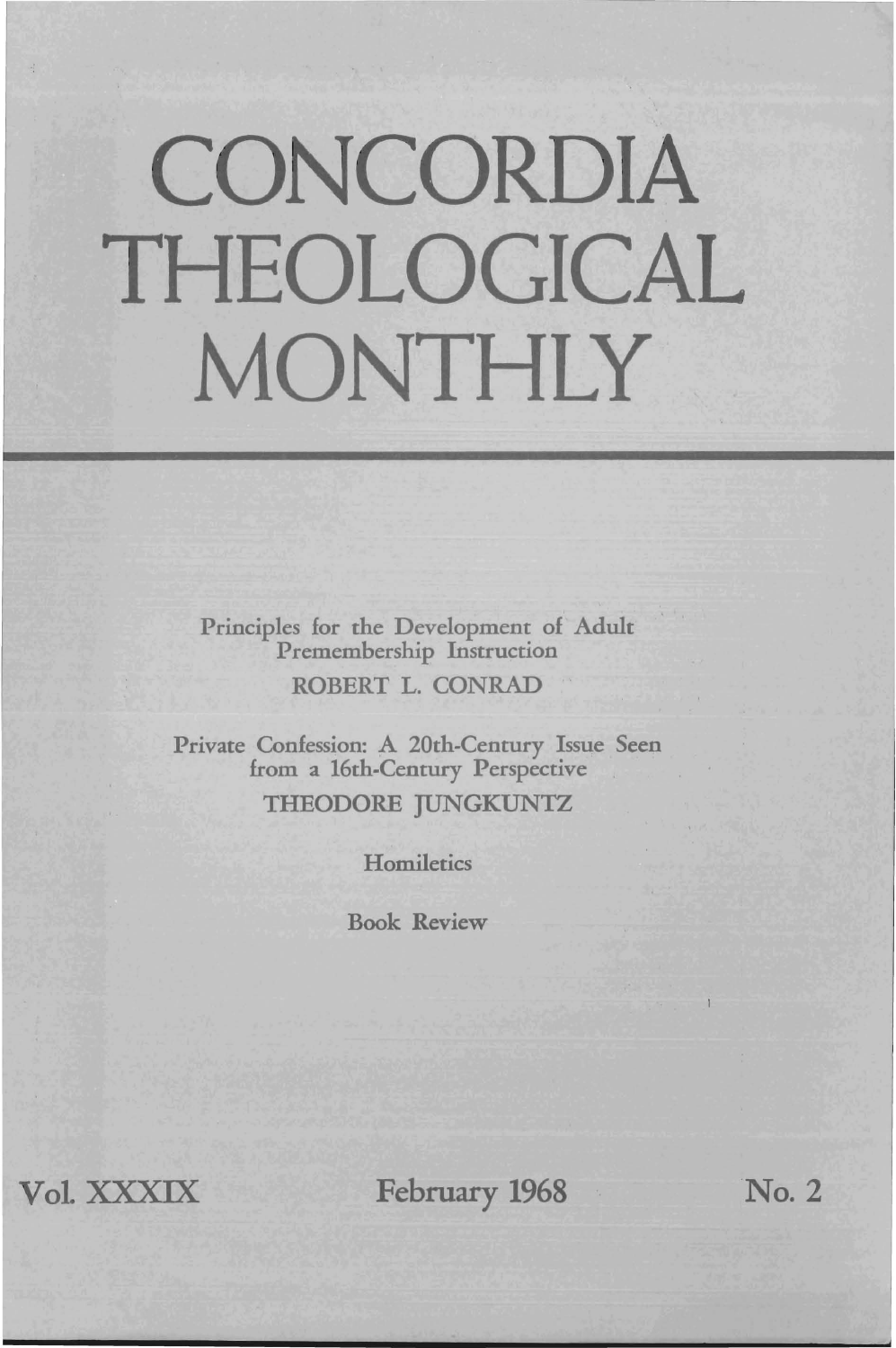## Private Confession: A 20th~Century **Issue** Seen from a 16th-Century Perspective

THEODORE JUNGKUNTZ

Every knowledgeable theologian today is aware of the resurging interest in the question of private confession, i. *e.,* auricular confession, or more precisely, the individual nature of confession. From professional theological journals to professional journals of psychology and psychiatry, from popular *Time* and *Newsweek* magazines to well-documented monographs and religious encyclopedia articles the question is being raised and answered in a variety of ways. The following is an attempt to permit the results of a thorough discussion of the issue more than four centuries ago in the decade from 1530 to 1540 to be of service in the contemporary search for the enduring value of individual confession and the basic theological foundation that could lead to its recovery.

I

Evident in much of today's discussion of the question is the seriousness with which theologians view the fact of sin. Many of them believe that a renewed grasp of the power and the problem of sin will lead Christians to a new understanding and use of individual confession. By way of exampIe we look at two representative paragraphs from contemporary authors. Writing as an Anglican clergyman, John R. W. Stott, a contributing editor to *Christianity Today,* confesses in his monograph on the subject:

*We* are not in the least ashamed of the fact that we think and talk a lot about sin. We do so for the simple reason that we are realists. Sin is an ugly fact. It is to be neither ignored nor ridiculed, but honestly faced. Indeed, Christianity is the only religion in the world which takes sin seriously and offers a satisfactory remedy for it. And the way to enjoy this remedy is not to deny the disease, but to confess it.<sup>1</sup>

In a similar vein, Lutheran Marianka Fousek of Duke University writes:

Lutheran stress on justification tends to neglect the seriousness of sin, especially when we keep acknowledging our sinfulness only in vaguest generalities which cut no one to the quick and bring no shame on anyone. To be a "miserable sinner" is something a good Lutheran acknowledges quite cheerfully. To admit one's concrete sins to God alone, with only one's own slanted perspective on them is a much easier matter than owning up to the brother. . .. The discipline of hearing and making confession of specific sins on a reg-

*Theodore Jungkuntz graduated from Lu· theran Seminary, Mequon, Wis., in 1958. He holds the Dr. Theol. degree from the University of Erlangen* (1963) *and has been*  Associate Professor in the Department of *Theology at Valparaiso University since*  1966.

<sup>&</sup>lt;sup>1</sup> John R. W. Stott, *Confess Your Sins: The Way of Rec01niliation* (Philadelphia: The Westminster Press, 1964), p.9. Cf. my review in *Una Sancta,* XXIV, 2 (1967), 84 f.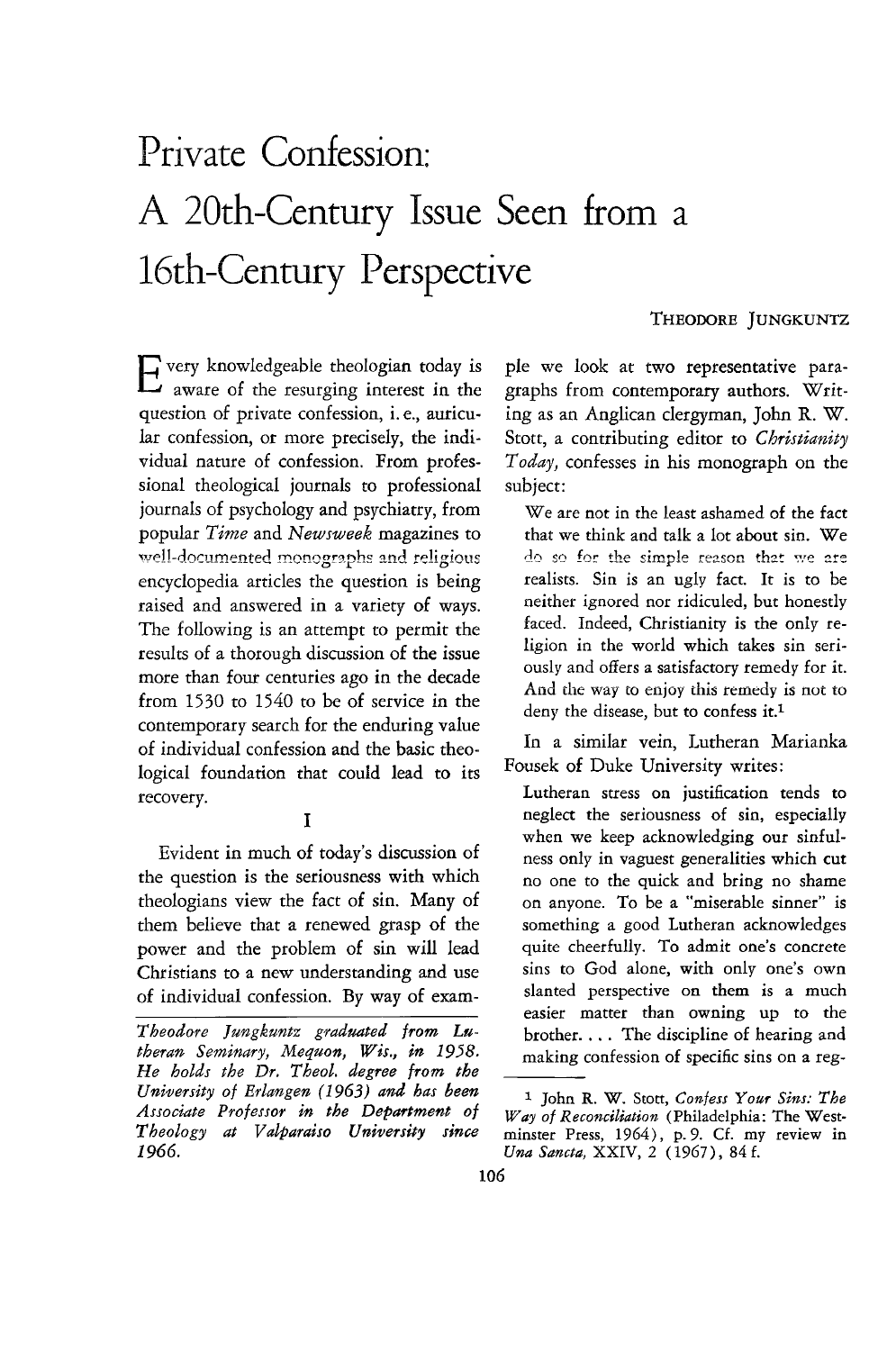ular basis is a wholesome medicine against taking the sinfulness of Christians, as well as grace, too glibly, and, on the other hand, medicine against forgetting what it means to be human.<sup>2</sup>

Contemporary commentators on the question of individual confession concern themselves with two basic problems.

- 1. What is the most appropriate form of confession?
- 2. What is the most appropriate form of absolution?

A gamut of possibilities is usually presented, but the discussions seem to center at two focal points corresponding to the problems just mentioned. These can be stated as follows:

- 1. The desirability of enumerating individual sins to a confessor.
- 2. The desirability of obtaining individualized absolution from an ordained clergyman.

This study endeavors to cast light on the present discussion by examining a decade in Reformation history when similar problems were discussed and finally resolved by Lutheran theologians and pastors.<sup>3</sup>

Article Xl of the Augsburg Confession serves as our *terminus a quo.* It reads:

It is taught among us that private absolution should be retained and not allowed to fall into disuse. However, in confession it is not necessary to enumerate all trespasses and sins, for this is impossible. Ps.19:12, "Who can discern his errors?" 4

This article states clearly that the validity of absolution is not dependent upon an enumeration of sins. However, the Church Order for Brandenburg-Niirnberg of 1533 (written by Andreas Osiander and Johann Brenz under the influence of Luther<sup>5</sup>) reflects the need for further clarification. Its authors reckon with the person who remains anxious after his confession because of some forgotten sin. Therefore it states:

People ought not to make their confession placing their confidence *in* their confession. For the priest can just as easily forgive a sin which is hidden from him as one that is revealed to him. . . . A person should merely mention to the priest his anxiety, his transgression, and his wish to whatever extent he desires and as his conscience instructs him. . . . 6

Thus the teaching of the Augsburg Confession is confirmed, but it is also evident that the Church Order for Brandenburg-Niirnberg assumes that the penitent will indeed enumerate his sins according to the dictates of his conscience.

<sup>2</sup> Marianka Fousek, "Ecumenical Perspectives: Confession?" *Dialog: A Journal of Theology,* V, 4 (1966), 296.

<sup>3</sup> See also Paul H. D. Lang, "Private Confession in the Lutheran Church," *Una Sancta,*  XXII, 1 (1965), 18-40; the well-documented study by Bernhard Klaus, *Veit Dietrich: Leben und Werk* (Niirnberg: Selbstverlag des Vereins fiir bayerische Kirchengeschichte, 1958), particularly the chapter entitled "Der Streit um die offene Schuld," pp. 147-68; and this writer's doctoral dissertation "Die Brandenburg-Nürnbergische Kirchenordung von 1533 und ihre Auswirkung" (Erlangen, 1964), especially the chapter entitled "Die KO fiir die Mark-Brandenburg, 1540," subsection "Beichte und Absolution," pp. 29-33.

<sup>4</sup> *The Book of Concord,* ed. Theodore Tappert (Philadelphia: Fortress Press, 1959), p. 34.

<sup>5</sup> Evidence for the "Lutheran" character of this church order is presented in this writer's dissertation, pp. 1-8 (see footnote  $3$ ).

<sup>6</sup> Cf. Emil Sehling, *Die evangelische KiTchenordnungen des XVI. Jahrhunderts,* XI/I, 186 b (translation by author). A similar concern is already voiced in Article XI of the Apology in *The Book 0/ Concord,* p. 181, 6.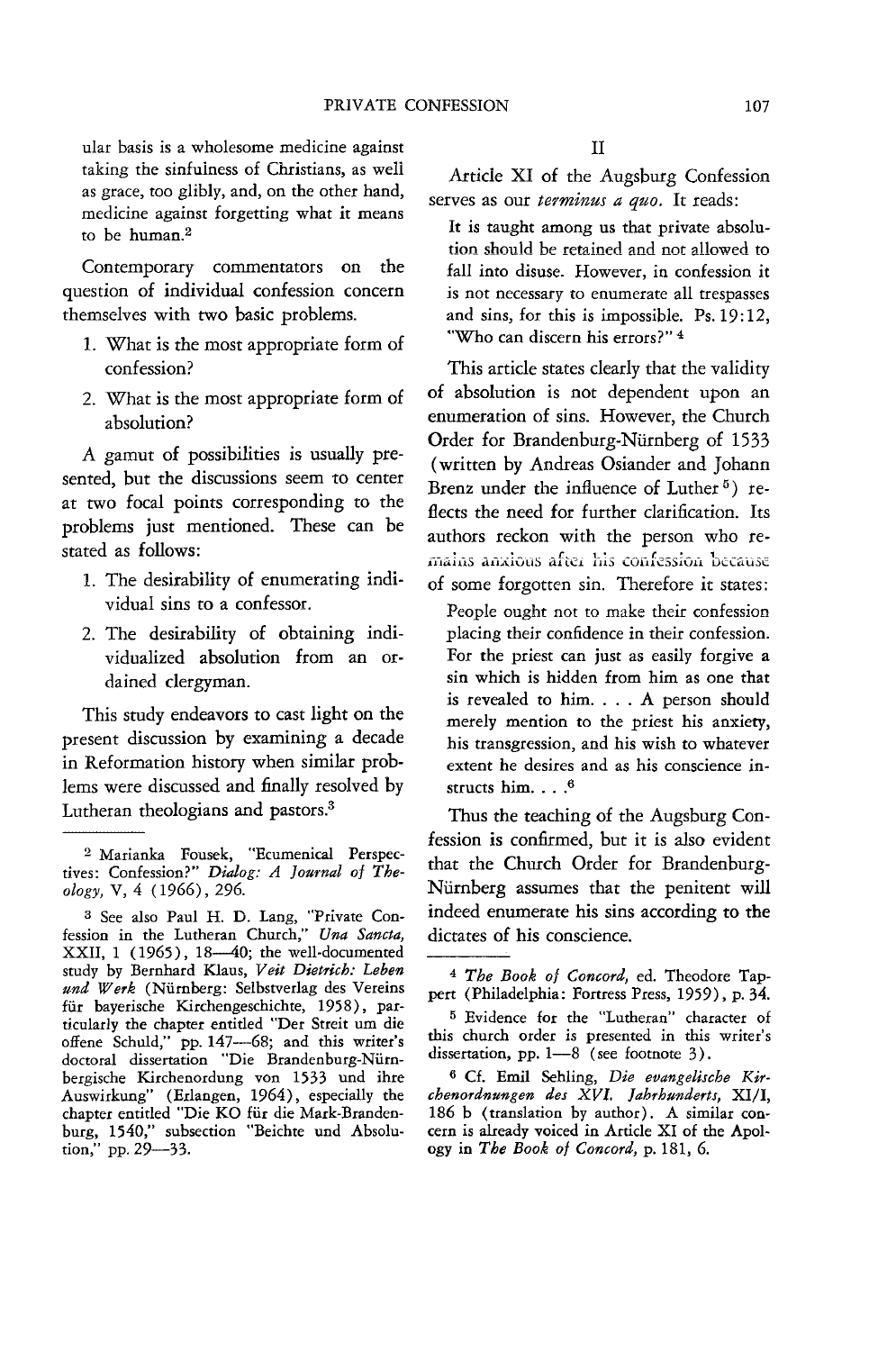The freedom granted the penitent regarding the question of enumeration of sins is taken up once again by the Church Order for Mark Brandenberg of 1540.<sup>7</sup> It now appears that evangelical freedom has been abused to the point where salvation is being imperiled. The church order charges that "some rowdy people" now use what was originally intended as comfort for delicate consciences as a pillow for an evil conscience. They "confess to the pastor that they are, to be sure, sinners in some general sense, but they remain silent as to those very weaknesses regarding which they could very well use advice, for the very reason that then the necessary advice cannot be given them." In order to put a halt to this abuse, the Church Order for Mark Brandenburg asserts:

These people are to be admonished not to be ashamed of revealing to their pastor their wretched frailties and weaknesses in accordance with the example of the saints such as Daniel, Paul, and others, who openly acknowledged and confessed also in particular by name their weaknesses and sins; for to withhold confession of such weaknesses till the point of death is very dangerous, since the devil is accustomed to confront a person with such unconfessed sins at one's death, and should a person then be unable to compose himself with sound instruction and comfort, Satan leads him into despair followed by eternal death, as is attested to by many examples of the ancient fathers.8

So what began in the Augsburg Confession (1530) with the notice that it is un-

may reflect a 20th-century self-delusion, which is not entirely different from the delusion of the sophisticated "Greeks" when compared with the superstitious "barbarians" (cf. 1 Cor. 1 and 2). Helmut Thielicke, in his study entitled *Tod und Leben: Studien zur christlichen Anthropologie*  (Tiibingen: J. c. B. Mohr, 1946), soon to appear in English translation by Edward H. Schroeder of Valparaiso University, has done us a service in summarizing in an excursus Luther's theology of death drawn especially from his commentaries on Ps. 90 and Gen. 3 (cf. Thielicke, pp. 150-61). With references also to 1 Cor. 1 and 2 and 15 :26, Thielicke represents Luther's thought in sum as follows:

1. Human death is qualitatively other than animal deach, since the latter is merely part of the natural order whereas the former is also part of the natural disorder resulting from sin before God.

2. Inasmuch as death is God's judgment upon our lives, it characterizes not only the terminus of our life but much rather the entirety of our life, as Luther sings in his hymn, "In the midst of earthly life, Snares of death surround us." Consequently, life is lived in truth only when I, in the full realization of my dying, relate my entire existence to God's revelatory dealing with me in death.

3. Therefore one dare not despise death either by spiting it or by remaining in the safety provided by ignorance. Both methods are an affront to God, the creator and destroyer of life. Only when we recognize in God the one who also destroys life can we discover in Him the Creator of the new.

Of interest here also is Bonhoeffer's sharp critique of Tillich's analysis of death in terms of "boundary," whereas Bonhoeffer deplores the *deus ex machina* exploitation of human weakness on the boundaries of human existence. He writes (d. *Letters and Papers from Prison*  [London: Collins Fontana edition, 1953), p. 93): "God is the 'beyond· in the midst of our life. The Church stands not where human powers give out, on the borders, but in the centre of the village. That is the way it is in the Old Testament, and in this sense we still read the New Testament far too little on the basis of the Old." It would appear to me that Bonhoeffer's critique may fit Tillich, but it does not touch

<sup>7</sup> For the relationship existing between the Church Order for Brandenburg-Niirnberg and that of Mark Brandenburg, see the author's dissertation, pp. 21 ff. Again the Lutheran character of this church order is established.

<sup>8</sup> Sehling, III, 61 b (translation by author). The death-hour emphasis may not be a reflection of 16th-century credulity; its absence today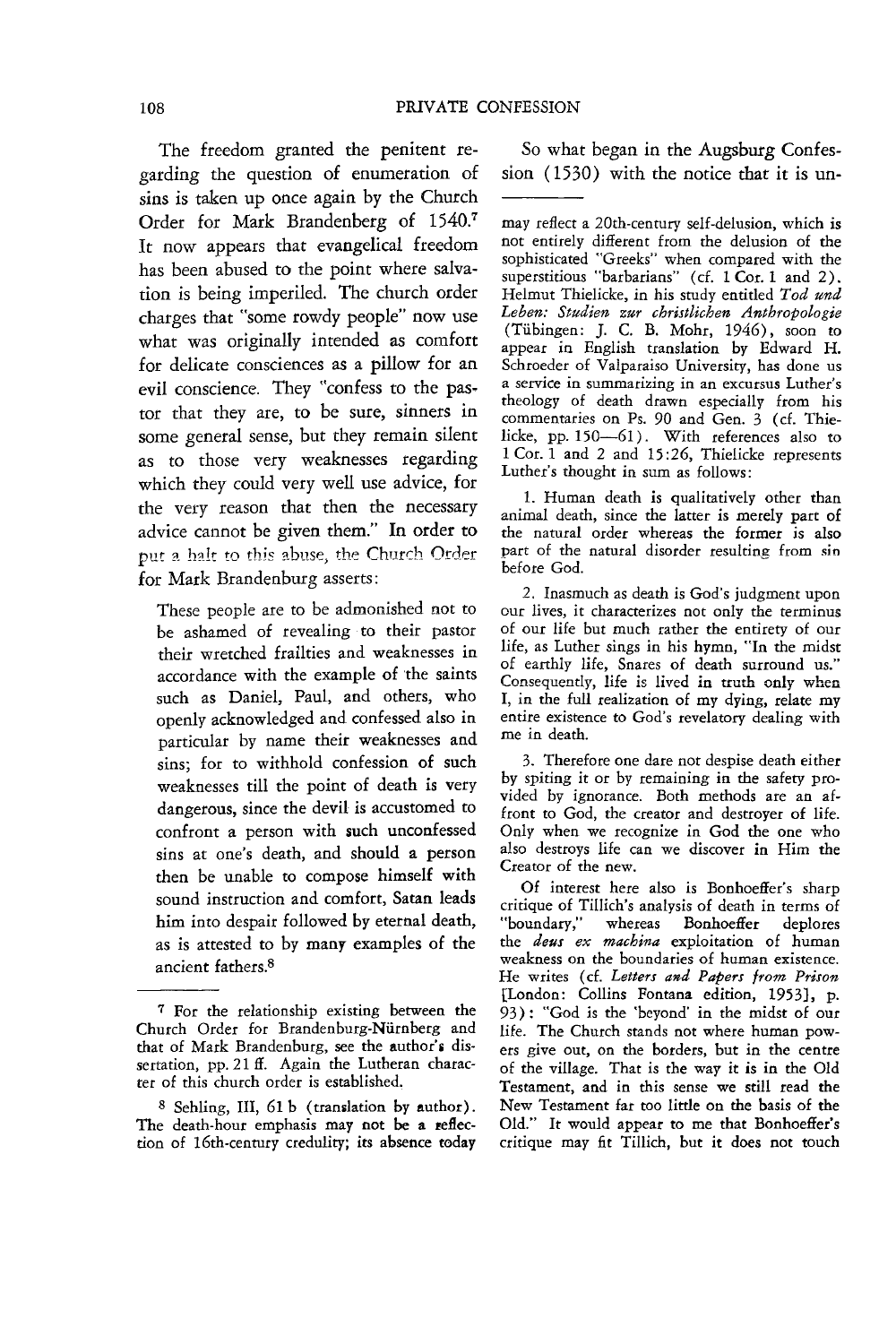necessary to enumerate one's sins was taken up by the Church Order for Brandenburg-Nürnberg (1533) with the implication that an unforced enumeration is nevertheless made; and finally in the Church Order for Mark Brandenburg (1540) this implication is put in the form of a strong admonition, The admonition is not meant to be a burden to the penitent, but its intention arises from pastoral experience in the care of souls on the part of the framers of these orders, namely the experience that the devil is quick to take advantage of the Christian's experience of death by causing him to doubt the certainty of his salvation. This he does by bringing to the Christian's remembrance some unconfessed sin.

But immediately the question arises: Does not the absolution forgive also those sins which are not enumerated? This question the Church Order for Brandenburg-Nurnberg answered in the affirmative (see above). Then how can the devil cause uncertainty in the Christian who has not openly confessed a sin? Is a Christian to doubt the word of absolution? Certainly not, since God does not make His promise dependent on the quality or quantity of man's repentance. This insight is what lay at the very heart of Luther's contention

with Rome.<sup>9</sup> He would not permit anyone to rob him of the certainty of God's promise by making it conditional upon man's work of repentance. Would Luther then not be forced to condemn the Church Order for Mark Brandenburg since it strongly suggests that the Christian might doubt his salvation if he has not *by* name confessed his sin?

The fact of the matter is that Luther approved this church order, although he had reservations regarding the communion of the sick and the vigils for Easter and Pentecost.<sup>10</sup> Yet he never questioned the advice regarding the enumeration of sins. Can this be harmonized, then, with his statement regarding repentance? It can, if we realize that Luther's word regarding repentance is directed against placing one's *trust* in one's repentance rather than in the unconditional promise of God. However, Luther never looked upon absolution as being salutary *ex opere operata,* i. e., merely by being pronounced, and therefore the unconditional promise of God is in this respect nevertheless conditioned *by* its faithful reception, and that would include repentance.<sup>11</sup>

Luther. In fact it substantiates Luther's view, which also discovers man's gravest weakness at the point of his greatest self-confidence - "in the midst of earthly life." But at one's deathbed the devil is prone to parade one's life before one and to point out the transposition of strength and weakness, of self-confidence and guilt. (A helpful analysis of Bonhoeffer's critique of a "boundary situation theology" is to be found in Regin Prenter's "Bonhoeffer and the Young Luther," World Come of Age, ed. R. Gregor Smith [Philadelphia: Fortress Press, 1967], esp. pp. 170-75.)

<sup>&</sup>lt;sup>9</sup> In the Bull *Exsurge Domine* Leo X condemned Luther's thesis: Nullo modo confides *absolvi propter tuam contritionem, sed propter verbum Christi: Quodcunque solveris* etc. ("Never trust that you are absolved on account of your contrition, but rather on account of the word of Christ: 'Whosesoever sins you remit ... .'.. Cf. Erich Roth, *Die Privatbeichte und die Schlusselgewalt in de, Theologie der Reformatoren* (Giitersloh: C. Bertelsman Verlag, 1952), p. 50.

<sup>10</sup> Cf. WA Br 8, 620-26, and author's dissertation, p. 22.

<sup>11</sup> Cf. Klaus, pp. 154 f., 160. Here Klaus quotes both Luther and Melanchthon to the effect that faith and repentance are demanded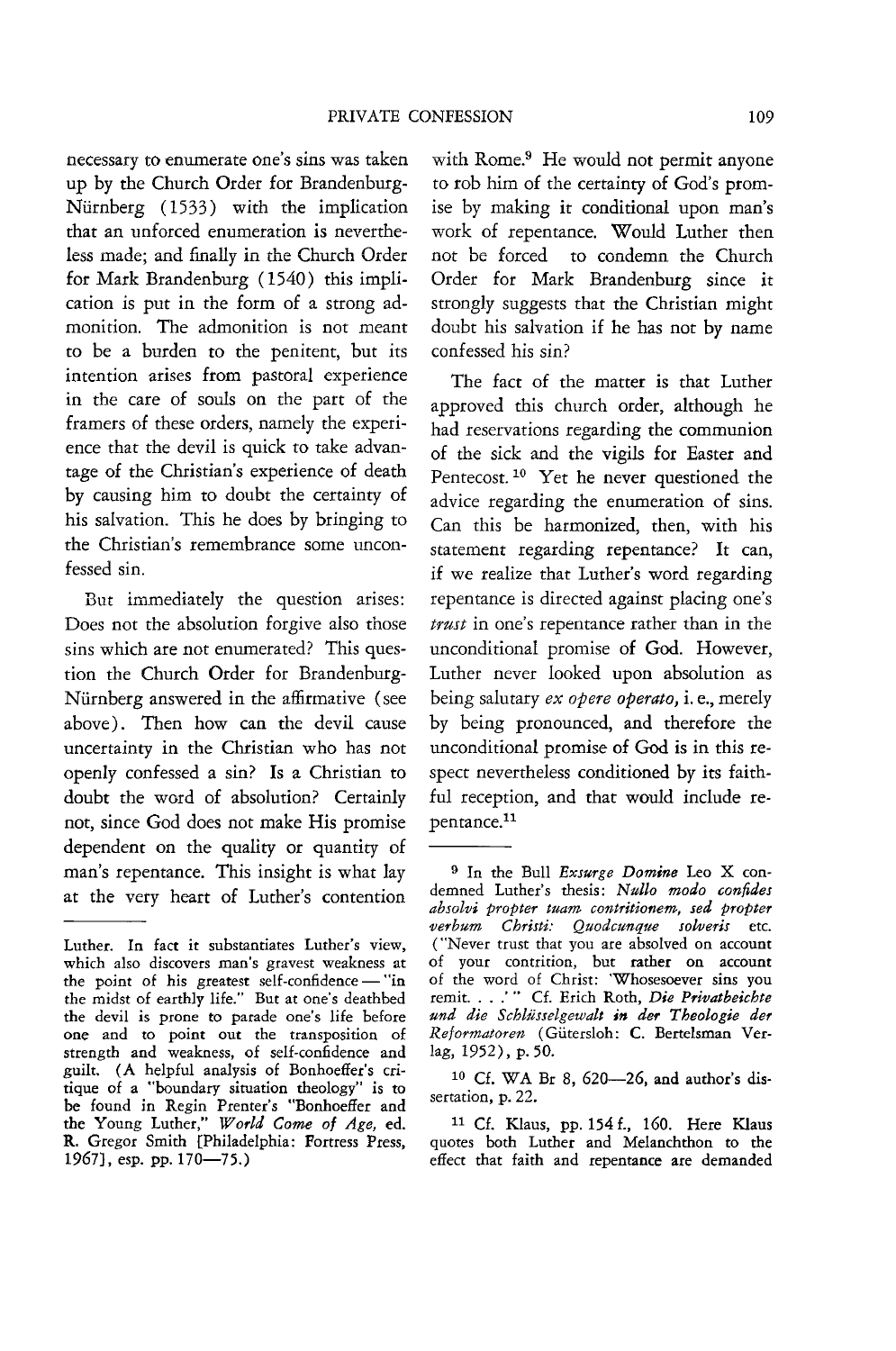Thus the Church Order for Mark Brandenburg gives evidence of a high degree of pastoral concern.12 Its pastoral premise is that Satan can be prevented from making inroads into the Christian's faith by taking from Satan the opportunity to question the sincerity of the Christian's faith or his repentance. This satanic opportunity will not exist because the Christian has enumerated his sins to the pastor betimes and heard the absolution spoken in reference to those very sins whereby Satan would tear down his ability to trust fully and completely the "unconditional" promise of God. The church order, in other words, does not attempt to turn the Christian's trust away from God's promise and in upon himself, but it does attempt to prepare the Christian<br>to meet Satan at the very point at which Satan will attack - the point of faith and its corollary, repentance. This is the Christian's vulnerable spot if his faith is not founded on God's Word. For this reason the Christian is to confess his particular sins and unbelief and cling to the forgiving word of God.

By the above we hope to have shown from a page of Reformation history the reason why many 16th-century Lutheran Christians felt it most advisable that a Christian name individual sins to his confessor. The reader will, of course, make

his own applications to the contemporary situation. This writer is firmly convinced of the pastoral wisdom which this section of the church order reflects. We turn now to a discussion of the advisability of obtaining individualized absolution from an ordained clergyman.

## III

Again we appeal to *The Book of Concord* and particularly this time to the Smalcald Articles, Part III, Article IV, as our *terminus a quo.* It reads:

We shall now return to the Gospel, which offers counsel [perhaps better translated as "resources"} and help against sin in more than one way, for God is surpassingly rich in his grace: First, through the spoken word, by which the forgiveness of sin (the peculiar function of the Gospel) is preached to the whole world; second, through Baptism; third, through the holy Sacrament of the Altar; fourth, through the power of the keys; and finally, through the mutual conversation and consolation of brethren. Matt. 18:20, "Where two or three are gathered," *etc.13* 

Since Luther wrote these words in the year 1537, it seems probable that he had the so-called Niirnberg Absolution Controversy in mind.14 This controversy spanned the years from 1533 to 1541, but by 1537 Luther had already been called upon to take a stand, and the words just

if the absolution is to be received in salutary fashion. Cf. WA Br 6, 454 f.; C[orpus] R[eformatorum} 3, 173 f.

<sup>12</sup> The pastoral concern displayed by this church order is most likely traceable to Georg III of Anhalt, who played a major role in its conception and who was renowned as a "Seel· sorger." Cf. my dissertation, pp. 21 f., and Franz Lau, "Georg III. von Anhalt, erster evangelischer Bischof," *Wissenschaftliche Zeitschl'ift der Karl·Marx-Universitiit,* III (1953/54), 149.

<sup>13</sup> *The Book of Concord,* p.310.

<sup>14</sup> The most thorough and recent treatments of this controversy are those by Klaus, pp. 147 to 168, and Dietrich Stollberg, "Osiander und der Nurnberger Absolutionsstreit," *Lutherische Blatter,* 86 (1965), 153-68. Klaus emphasizes the "Lutheran" defeat of Osiandrian extremes, whereas Stollberg points up the positive contribution made by Osiander toward a theology of the care of souls and a systematic Lutheran treatment of absolution.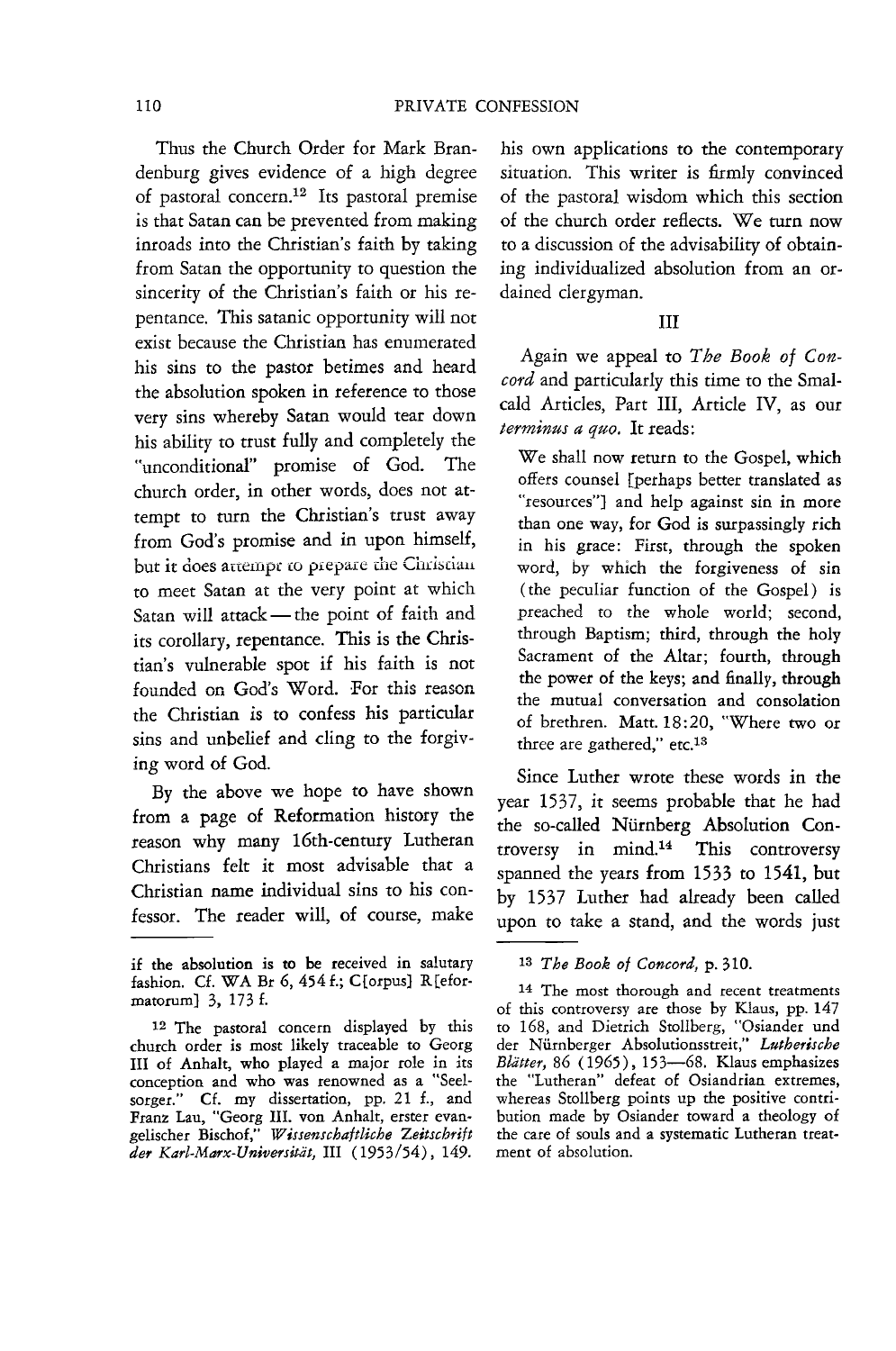quoted reflect his position. Reduced to its simplest doctrinal terms, the controversy could be summed up in two fundamental questions:

- 1. Does private absolution convey forgiveness unconditionally  $-$  in contrast to the sermon or general absolution, which can convey it only conditionally?
- 2. What is the *proprium* of private absolution?

Luther was forced to face these questions squarely because of the insistence by Osiander in Niirnberg that individual confession followed by individual absolution be made a prerequisite for the reception of the Lord's Supper. The Church Order for Brandenburg-Nürnberg of 1533, written for the most part by Osiander, apparently represents a compromise reached between Osiander and the Niirnberg City Council. Whereas Osiander demanded individual confession and individual absolution as a prerequisite to the reception of the Lord's Supper and in this way hoped to maintain church discipline, the city council rejected the entire notion of "pastoral jurisdiction." 15 The church order itself "solved" the dispute by requiring personal announcement to the pastor of the desire to receive the Lord's Supper but leaving the matter of private confession and private absolution optional though highly recommended.1s

Although this solution reflects Luther's influence, it should be noted immediately that Osiander could really never be satisfied with it since his concept of church discipline differed fundamentally from that of Luther, the former insisting on a *potestas jurisdictionis* in the sense of pastoral disciplinary *authority,* the latter understanding Melanchthon's retention of this phrase (see *The Book of Concord, p. 283, 12-14)* as indicating a pastoral disciplinary *duty and ministry*.<sup>17</sup> One could say that Osiander had visions of a "pure church" ruled by the pastor's authority, whereas Luther, consistently Biblical and evangelical, reckoned with a "forgiven church" ruled by the Gospel, of which the pastor was a steward.

The upshot of the compromise was, predictably enough, confusion, since neither Osiander nor the Niirnberg City Council was genuinely happy with it. Evidence for this is to be found in a practice insisted upon by the city council, namely, the retention of the so-called *offene Schuld,* a type of general confession and general absolution which, rightly or wrongly, had the effect of making the church order's required Communion registration appear superfluous. Osiander thereupon took to his pulpit to denounce general absolution as godless and ungrounded in God's Word and therefore a fool's absolution since it absolved thieves and rogues whose sins ought rather to have been retained.<sup>18</sup> At this juncture the city was poised for protest and riot and so Luther, together with the Wittenberg theologians, was called upon to arbitrate a settlement.

The result was two official position papers (dated respectively April 18, 1533, and Oct. 8, 1533), each signed by Luther and other Wittenberg theologians. But that the opinions here rendered should find general reception in Niirnberg was too much to hope for since actually they only

<sup>15</sup> Klaus, pp. 150 f.

<sup>16</sup> Ibid., p. 151, and my dissertation, pp. 3 f.

<sup>17</sup> Roth, pp. 153 f.

<sup>18</sup> Klaus, pp. 150 f.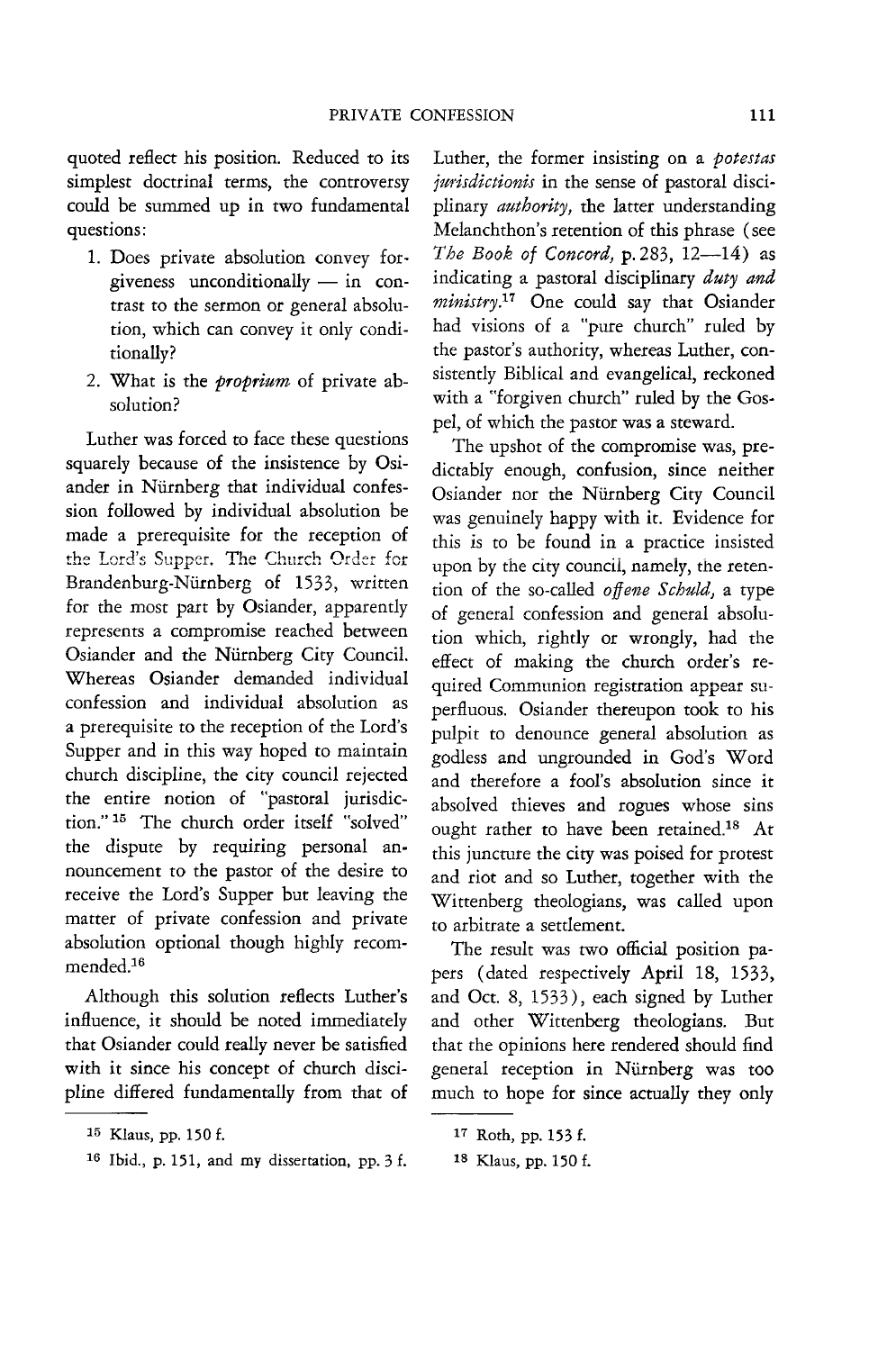reinforced the position of the Church Order for Brandenburg-Niirnberg, which was the original "Lutheran" compromise and in practice unacceptable to both Osiander and the Niirnberg City Council. But by means of these two papers it became still more evident where Luther stood in this issue and why this position could not be relinquished by him. In his opinion the unrestricted power of the Gospel to comfort anxious consciences was at stake.

Both position papers mentioned above concentrate on making three points incontrovertible:

1. In their essential nature both the sermon and the general absolution<sup>19</sup> are truly *absolution.* 

2. Absolution in any form - sermon, general absolution, private absolutiondemands repentance and faith as conditions for a salutary reception, though not in the sense that such conditions constitute a worthiness in man upon which faith can build, but only in the sense that repentance and faith constitute the condition under which the absolution is received salvifically.

3. Private absolution should be retained and urgently recommended as a means of bringing peace to the troubled conscience.<sup>20</sup>

The Nürnbergers were prevented from rioting then and there by Luther's influ-

20 Cf. Klaus, pp. 154 f; WA Br 6, 454 f., 527 ff.; CR 2, 648 ff., 670.

ence, but the truce was temporary. Controversy flared again in 1536 and 1539 and ended symbolically when in 1541 Osiander was depicted as burning in hell in one of the floats of the carnival parade.<sup>21</sup> The outcome, one might say, was that misused Christian liberty had succeeded in vanquishing Osiander's attempt to establish a holy church.

Of further interest to us here, however, is the fact that Luther and the authors of the church orders who followed his lead made no attempt to distinguish between an absolution which is "only announced" and one that is really "administered." 22 This distinction has long been considered the means of establishing the *proprium* of individual absolution, but it appears to me to be contrary to the intention of luther, the Lutheran church orders, and the Lutheran Confessions.<sup>23</sup> This supposed distinction is merely a variation on the theme of **conditional or unconditional absolution,**  and we hope to have shown above that Luther clearly teaches an absolution always

21 Klaus, pp. 166 f.

<sup>19</sup> In his *Formula Missae* of 1523 Luther had already interpreted the *Pax Domini* as "a public absolution of the sins of the communicants, the true voice of the Gospel announcing remission of sins" (see *Luther's Works,* American Edition [St. Louis: Concordia Publishing House, 1965], 53, 28 f.), and in his *Deutsche Messe* of 1526 he used an admonition for those about to partake of the Sacrament, of which he said: "But the admonition itself has since become a public confession" (ibid., p. 80) .

<sup>22</sup> See Lang, p. 31. At this point Lang appears to me to have opted against Luther and for Osiander with certain reservations that he claims represent the thinking of Brenz.

<sup>23</sup> Pertinent German commentary on this question can be found in Peter Brunner's "Die Wormser deutsche Messe," *Kosmos und Ekklesia.*  Festschrift für Wilhelm Stählin (Kassel, 1953), esp. pp. 134 and 139, and Ernst Sommerlath's "Der sakramentale Charakter der Absolution," Die Leibhaftigkeit des Wortes. Festgabe für *Adolf Koberle zum sechzigsten Geburtstag*  (Hamburg, 1958), esp. p.215. Brunner appears to have interpreted Luther in the sense preferred by us, whereas Sommerlath seems to undergird the interpretation of Lang. It is of historical interest to note that Löhe, following the Niirnberg tradition, was influenced by Osiander. Cf. my dissertation, fn. 36, p. 81.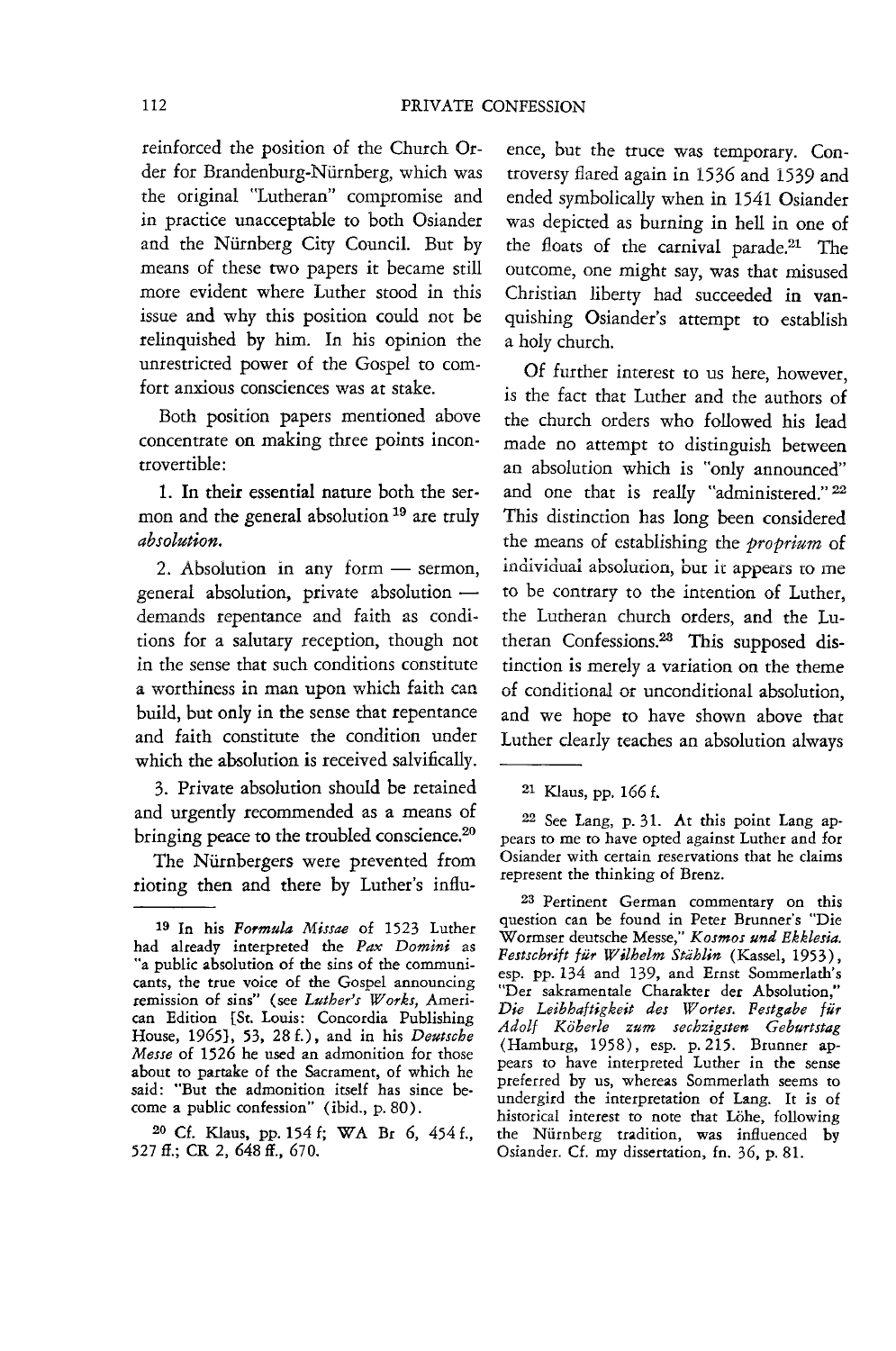conditional upon repentance and faith as we have defined them.

What then is the *proprium* of private absolution? Up to this point it would seem that all that can be said is that private absolution applies to the individual in person what is applied to all in general through the sermon or general absolution. As a result, the Lutheran Church has had difficulty maintaining the practice since few people could become interested in going to the trouble of obtaining individually what they could so easily and effortlessly get generally. Some Lutheran theologians have therefore attempted to prove that our Lord instituted individual absolution as a sacrament, and for this reason it dare not be neglected, $24$  while others similarly give individual absolution the *proprium* of "administering" forgiveness in contrast to other forms of absolution that can merely "announce" forgiveness.<sup>25</sup> These attempts, however, shatter before the united witness of the New Testament, the Lutheran Confessions, the Lutheran church orders, and Luther's private writings. Individual absolution cannot be saved by forced, atomistic, and legalistic interpretations of the Lu-

25 See footnote 23 above.

theran Confessions. If it is to be saved at all, it will have to be saved by the evangelical conviction that the forgiveness offered in individual absolution is desirable even though it can be had elsewhere as well.

## IV

What urgency is there, then, that one obtain individualized absolution from an ordained clergyman? We feel that the urgency is determined by the consideration presented in Part II of this study. If it is acknowledged that the enumeration of particular sins to a confessor can be of great value in the Christian's daily battle against Satan, especially as that battle reaches its climax in the *Anfecbtungen*  surrounding the deathbed, then it becomes self-evident that the absolution of such sins by a public steward of the mysteries of God, a man commissioned by Christ Himself to stand in His place and to administer the keys, is to be treasured most highly. In short, the *proprium* of private absolution is best discovered when it is seen in conjunction with the Christian's inherent need for an enumeration of sins before a confessor.26

<sup>24</sup> See Hellmut Lieberg, "Die Lehre der Kirche von der Heiligen Absolution," *Lutherische Blatter,* No. 43/44 (1955), pp. 76 f. This otherwise excellent study claims *too* much for individual absolution, namely, its institution as individual absolution by Christ. Cf. my dissertation, fn. 14, pp. 56 ff., for a refutation of this argument. In his extensive study entitled *Kirchliches Amt und geistliche V ollmacht* in *den e1'sten dre; Jahrhunderten* (Tiibingen: J. c. B. Mohr, 1953), p. 152, Hans Frhr. v. Campenhausen maintains that Jesus, according to John, simply instituted the ministry of the keys as the original authority of the Christian church as such and as the constant source of the life of the entire church.

<sup>26</sup> A burning issue at present is the distinction between the absolution spoken by an ordained clergyman and that spoken by any other baptized Christian. Without becoming involved in a full-blown discussion of the question we think it helpful to refer to Hellmut Lieberg's treatment in his monograph, *Amt und Ordina*tion bei Luther und Melanchthon (Göttingen: Vandenhoeck & Ruprecht, 1962), esp. pp. 50 to 62, 71 ff., 134 ff. Lieberg concludes that Luther acknowledges that every Christian has both the ability, the right, and the duty to administer the absolution. However, he shows that Luther also distinguishes between the public and the private ministry and that he does not wish the unauthorized lay Christian to function in the former, the chief reason being the consequent breakdown of congregational discipline. Accordingly, the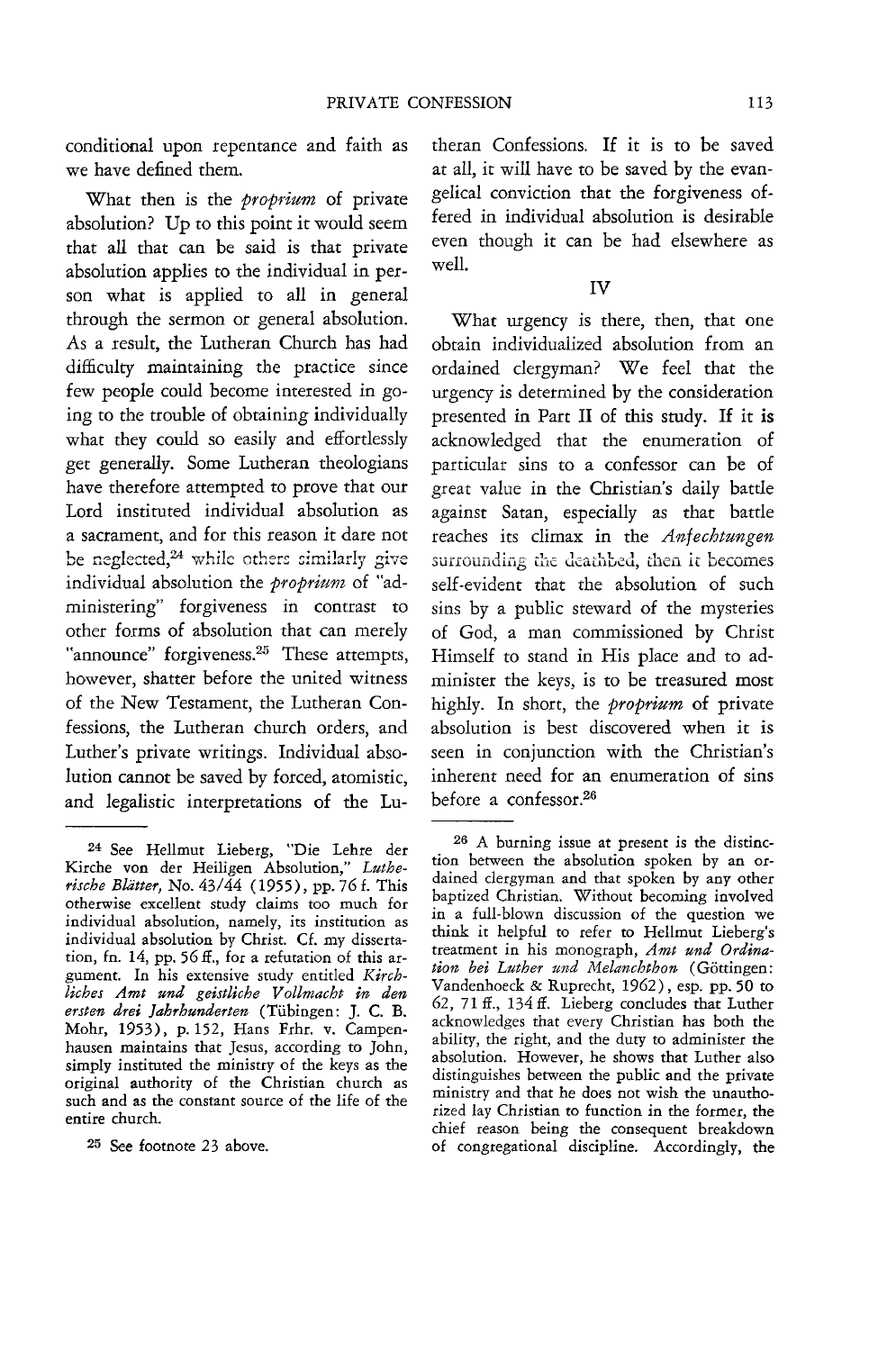To frighten a congregation into seeking individual absolution by claiming more for such absolution than can be claimed for the sermon or general absolution (or

lay Christian should see to it that he does not by his practice contribute to such a breakdown.

It is my opinion that Lutheran Orthodoxy's familiar, though in many quarters and for various reasons unpopular, distinction between the formal and material principles of the Reformation can nevertheless be of service here. These principles are misunderstood when not seen in their proper relation, nor ought either ever stand alone. The formal principle apart from the material principle results in legalistic biblicism and fundamentalism, whereas the material principle apart from the formal leads to *Schwarmerei* and a gospel that has no foundation in history. (Cf. Ernst Kinder, "The Confession as Gift and as Task," *The Unity* 0/ *the Church: A Symposium*  [Rock Island: Augustana Press, 1957], p. 108, and my dissertation, pp. 4-8 of the footnotes.) The material principle expresses the "power" of the Gospel itself (Rom. 1:16), while the formal principle gives expression to the Gospel's rootedness in history (2 Peter 1: 16-21). (For a discussion of the relationship between "Gospel" and "Aposde" cf. Gerhard Krodel, "The Gospel according to Paul," *Dialog,* VI [l967}, esp. 106 f.)

Osiander applies the same distinction when in his *Katechismuspredigten* he emphasizes regarding the absolution that not only *what* is spoken is important (material principle) but also at *whose behest* it is spoken (formal principle) \_ Cf. Sehling, XI/I, 246 a, 273 b.) Accordingly, I would understand the "I, by virtue of my office, as a called and ordained servant of the Word" of "The Order of the Holy Communion," *The Lutheran Hymnal* (St. Louis: Concordia Publishing House, 1941), p. 16, not only as a mode of distinguishing the public ministry from the private ministry but also as a strong reminder that the Gospel of forgiveness is not a mere idea, not even a divine idea, but rather a word made possible by a historical event, an event which had its appointed witnesses, whose witness others are still being "called and ordained" to repeat today. Yet it is properly understood only when seen in relation to the content of the absolution itself. Apart from this "material" content the "formal" appeal to authority becomes legalistic authori-

"lay" absolution!) is detrimental to the Gospel and unnecessary. Individual absolution from an ordained clergyman will be sought naturally (when the opportunity is given and is accompanied by pastoral instruction) by those who like Luther have experienced the *terrores conscientiae* because of their sins. Thus we have come full circle - the question of individual confession is not to be divorced from a renewed sense of the seriousness of sin.

v

Does the 20th century have such a deep sense of the seriousness of sin? We began this study by reference to two representa-

tarianism and detracts from the Gospel, which alone is the power of God unto salvation.

It is also worth noting that church history can be read from the viewpoint of the success or failure of the church to maintain the proper tension and relation between the material and formal principles. Compare, for instance, the overemphasis on the formal (authority) principle evident in the rise of the papacy with the pivotal action of Luther as he restores the proper relation between Gospel (material principle) and Scripture (formal principle); then again the growing imbalanced emphasis on the formal principle in Lutheran Orthodoxy, and finally, a contemporary reaction that tends to slight Scripture as a formal principle since *it*  divorces the Gospel from any real concern for history as witnessed to in Scripture, as is evident in the spirit/persons-history/offices dichotomy of the Lutheran church historian, Rudolf Sohm, and in his followers in respect to "charismatic authority," Rudolf Bultmann and Emil Brunner. (Cf. Gerhard Ebeling, "Introductory Lectures on the Study of Theology," *Word and Faith* [Philadelphia: Fortress Press, 1963}, p.431, Thesis 4, and Gustaf Wingren, "Kritische Erwagungen zum Begriff der Lehrautorität in der lutherischen Kirche," *Kergyma und Dogma*, X [1964], esp. 252.) Thus the question of the relation between the material (content) principle and the formal (source of authority) principle is vital to the discussion of clerical and lay absolution.